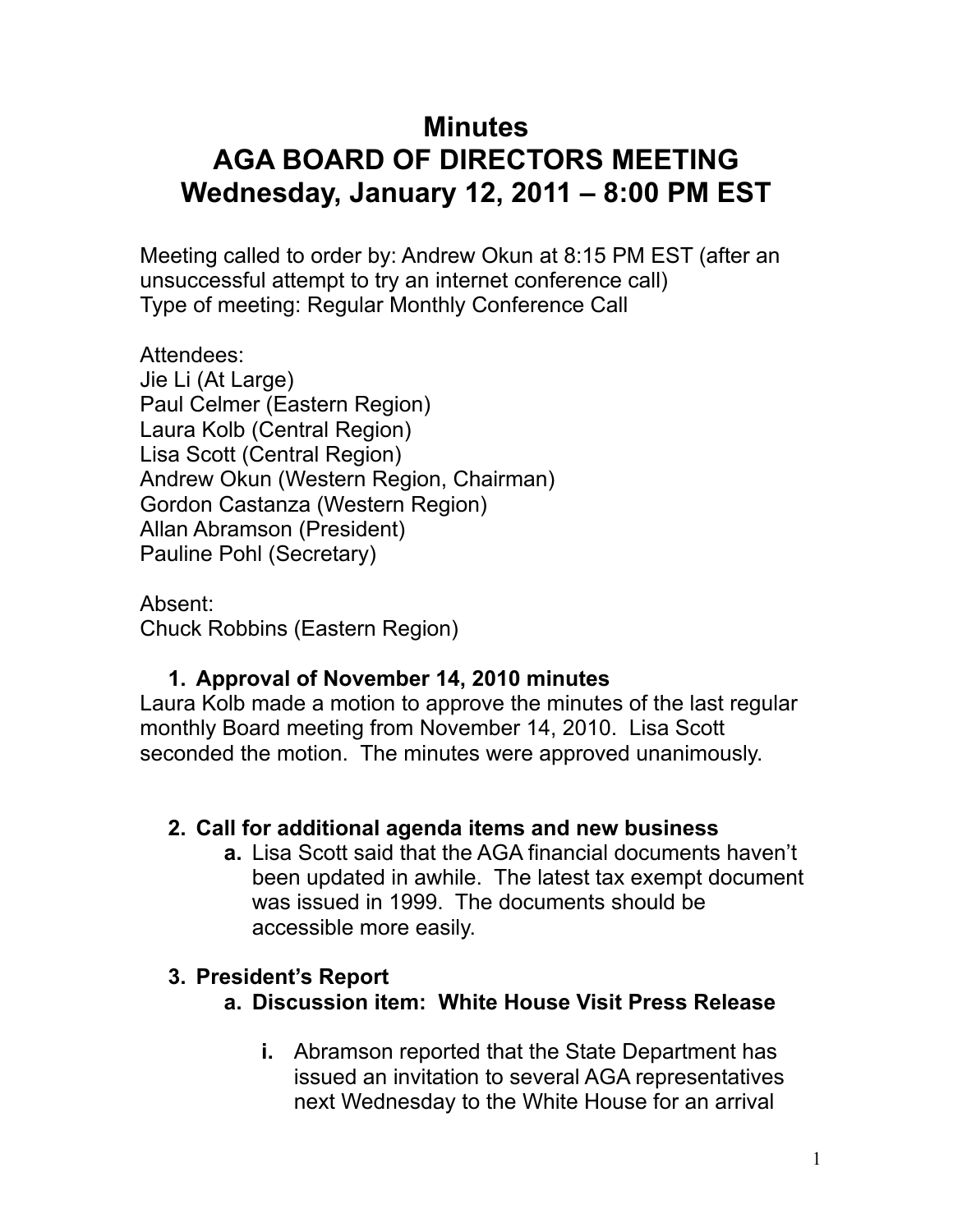ceremony honoring the President Hu of China. Abramson would like to issue a press release to get some publicity for the AGA and the game of go. He plans to send a copy of the press release to all AGA members and ask them to circulate it to their local papers.

- **ii.** Okun said the draft press release and it's description of go may not apply to the current US-China relationship.
- **iii.** Abramson said he has written a blander version that sticks to the facts. He read it out loud to the Board and they agreed it was good:

#### *Go Comes to the White House*

*When President Hu Jintao of China arrives at the White House on Wednesday, 19 January, he will be met by President Obama, and by representatives of the U.S. Go community.* 

*Last year on President Obama's first visit to China, he brought President Hu the gift of a Go board and glass bowls, both made by U.S. craftsmen, and a set of Go stones donated by U.S. Go Professional Feng Yun. She had received the stones as an honor before leaving China for the U.S.*

*Feng Yun, Frank Salantrie (who made the board), the glass blower, and American Go Association representatives Paul Celmer, member of the Board of Directors, and Allan Abramson, President, all have been invited to attend the arrival ceremony.*

*Go (known as Wei'Qi in China) is a board game dating back 4,000 years, and played by millions in China. Easy to learn, it requires concentration, creativity, analysis, patience, humility and respect for one's opponent, all qualities we want for ourselves and for our children. The American Go Association [\(www.usgo.org](http://www.usgo.org)) and the American Go*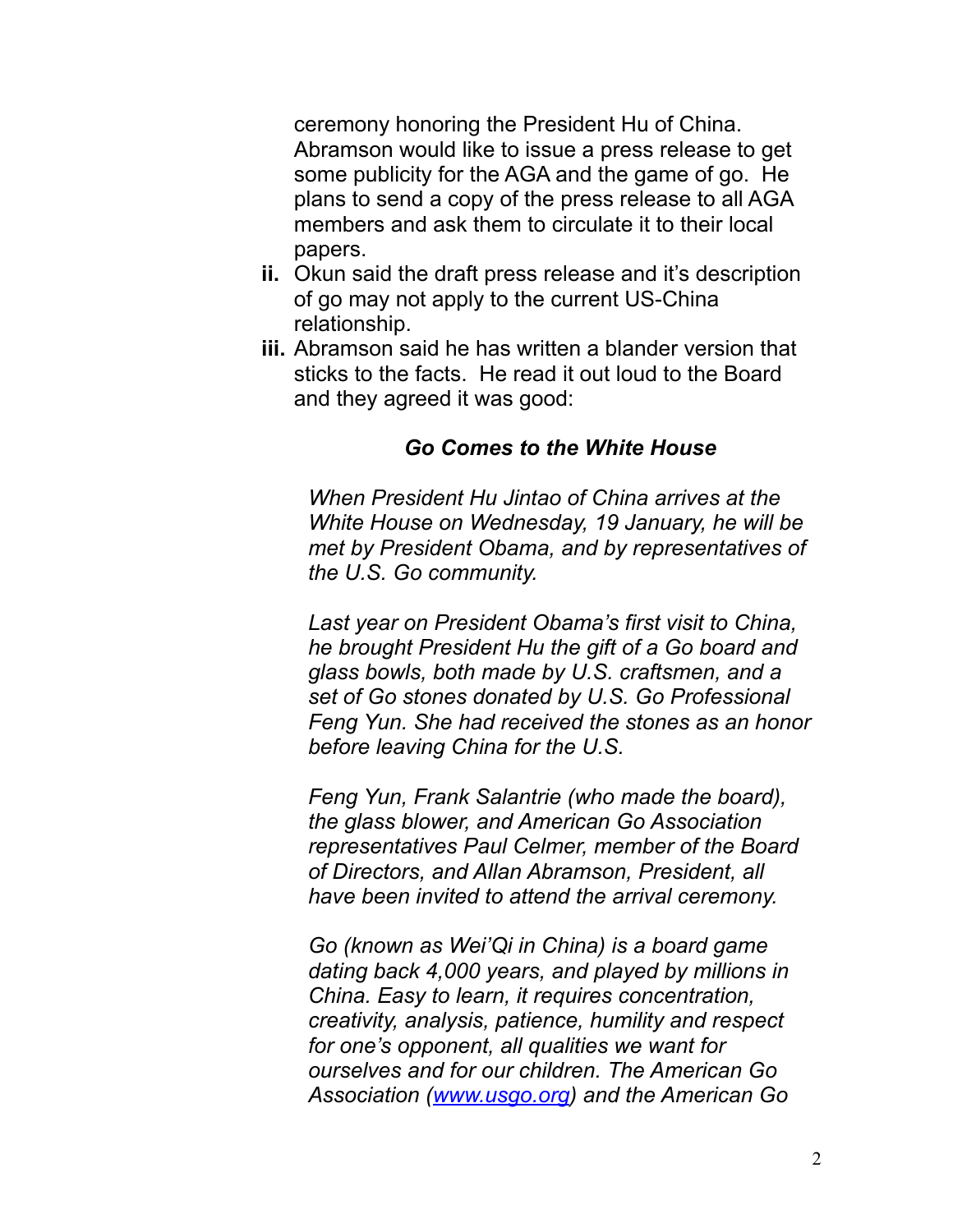*Foundation ([www.agfgo.org](http://www.agfgo.org)) both support the spread of Go in the U.S. through chapters around the country and special programs for children and schools.*

*Contact: Allan Abramson (571-278-2136 or [President@usgo.org\)](mailto:President@usgo.org)*

#### **b. Information item: Programming membership database**

**i.** The work on the membership database has not been completed as quickly as expected. It may be necessary to do it another way.

### **4. Old Business**

#### **a. None**

#### **5. New Business**

### **a. Corporate Documents**

- **i.** Scott reported that when she opened the bank account for the Go Congress, she needed to show them the AGA by-laws, IRS documents stating that the AGA is tax-exempt, and other documents that were difficult to find. When she did get the letter from the IRS, it was dated 1999. The bank objected to the fact that her name didn't appear on any of the documents. Scott said she thinks they need to be updated and made more readily available to organizers.
- **ii.** Castanza said when he opened an account for his club in Tacoma, the bank asked to see the articles of incorporation, the IRS letter giving the club its taxpayer ID number, the Washington State Certificate of Incorporation, and the letter from the IRS acknowledging the tax-exempt 501(c)4 status of the organization. He said the banks are required to ask for those documents because of "The Patriot Act".